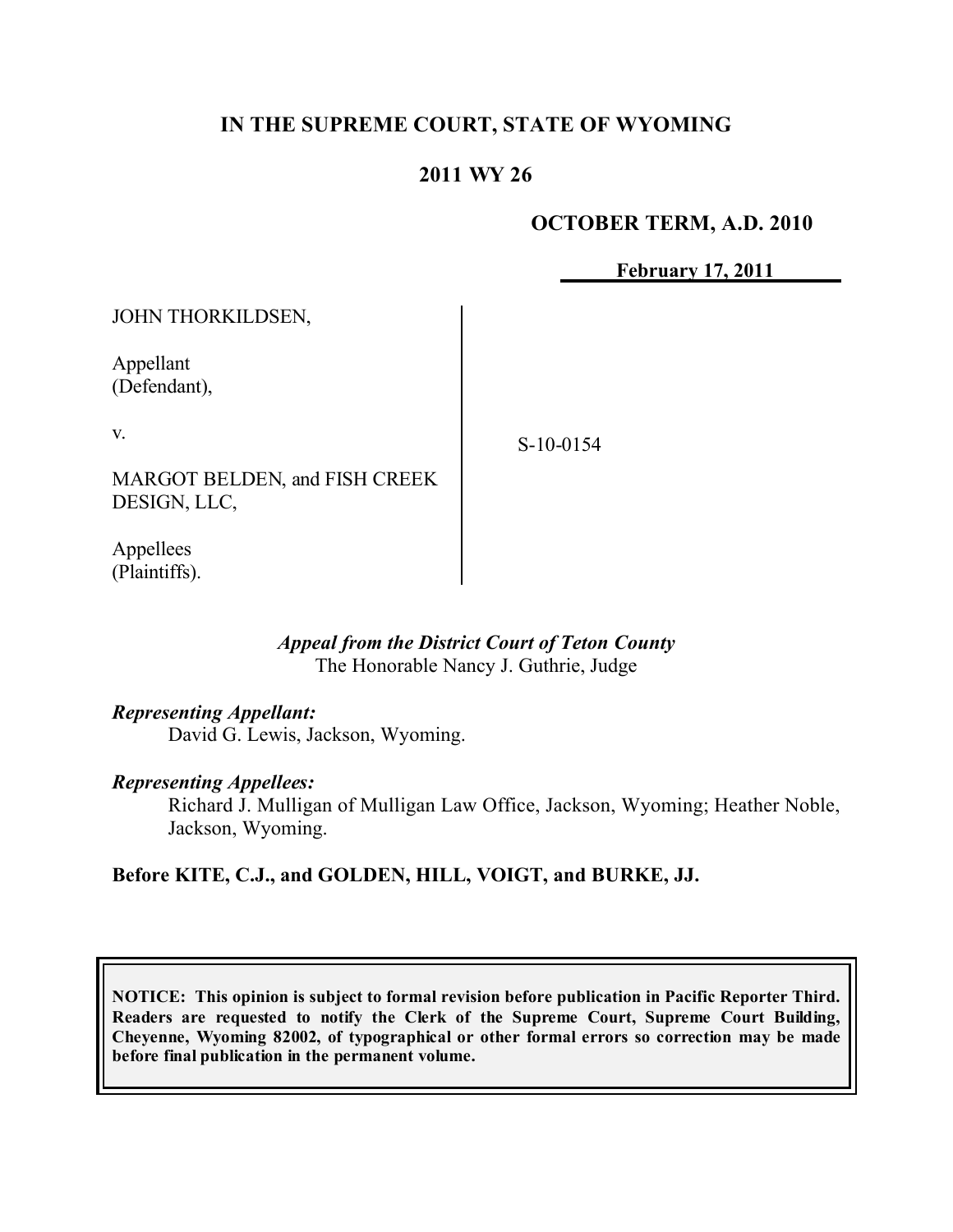### **KITE, Chief Justice.**

 $\overline{a}$ 

[¶1] After this Court affirmed judgment in his favor in an action filed against him for payment on a loan, *Belden v. Thorkildsen*, 2008 WY 145, 197 P.3d 148 (Wyo. 2008) (*Belden II)*, John Thorkildsen filed a motion for attorney fees. The district court ultimately denied the motion and Mr. Thorkildsen appealed. We reverse.

### **ISSUE**

[¶2] The issue for this Court's determination is whether the district court erred when it denied Mr. Thorkildsen's motion for attorney fees.

## **FACTS**

[¶3] This case is before us for the fourth time. Margot Belden and her son were partners in a business, Fish Creek Interiors & Gifts, in Teton County, Wyoming. Mr. Thorkildsen worked for the business. In 2000, Ms. Belden approached Mr. Thorkildsen about whether he would be interested in purchasing her son's 30% interest in the business. To accomplish that result, the business borrowed money from the Bank of Jackson Hole. Ms. Belden and Mr. Thorkildsen signed the note.

[¶4] In 2001, Mr. Thorkildsen, Ms. Belden and others formed Fish Creek Designs, LLC. In the process, the LLC obtained a loan which was used to pay off the earlier partnership loan. The LLC ultimately fired Mr. Thorkildsen and went out of business. Ms. Belden paid the balance left on the LLC's loan. She and the LLC filed an action against Mr. Thorkildsen claiming he was obligated to repay the amounts they had paid on the loan.<sup>1</sup>

[¶5] The matter went to trial, and the district court entered judgment for Mr. Thorkildsen. Ms. Belden and the LLC appealed, and this Court reversed the judgment and remanded the case to the district court. *Belden v. Thorkildsen*, 2007 WY 68, 156 P.3d 320 (Wyo. 2007) (*Belden I*). After further proceedings, the district court again entered judgment for Mr. Thorkildsen. Ms. Belden and the LLC again appealed and we affirmed the judgment.

<sup>&</sup>lt;sup>1</sup> The complaint also named Mr. Thorkildsen's wife as a defendant. She filed a motion for summary judgment, asserting she had no involvement in the business transactions of her husband and Ms. Belden or the LLC. The district court did not rule on the motion. However, in its final judgment, the district court concluded that Ms. Thorkildsen's only involvement was her agreement with her husband to purchase an interest in Ms. Belden's business. Thereafter, she had no involvement in the business or the LLC. The district court entered judgment as a matter of law for Ms. Thorkildsen pursuant to W.R.C.P. 50. No appeal was taken from that ruling.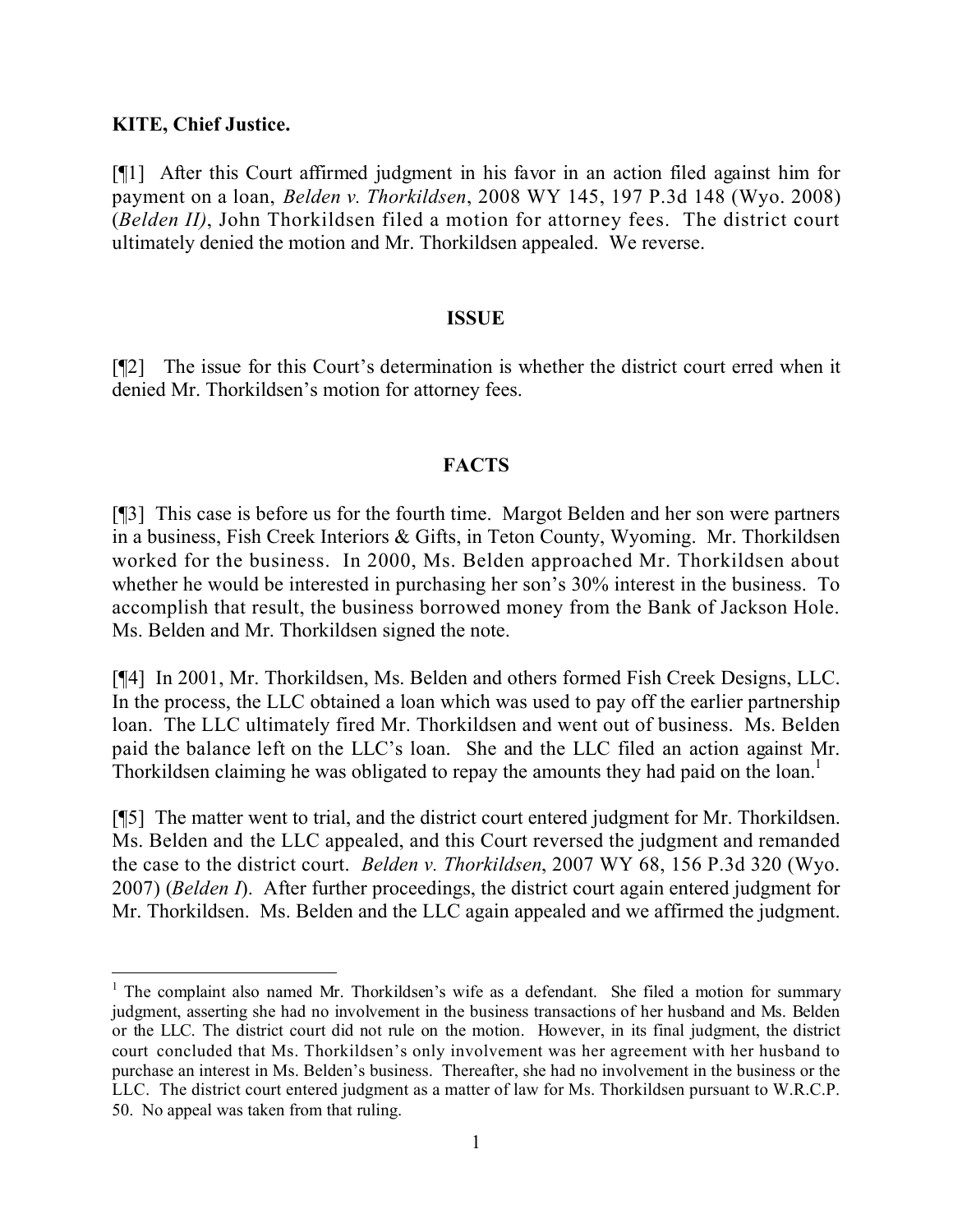*Belden II*, 125, 197 P.3d at 156. Mr. Thorkildsen then filed a motion for costs and attorney fees in district court.

[¶6] After a hearing, the district court entered an order granting the motion for costs and awarding Mr. Thorkildsen \$2,070.90. The order was silent as to attorney fees. Mr. Thorkildsen appealed to this Court and, in *Thorkildsen v. Belden*, 2010 WY 17, 223 P.3d 1291 (Wyo. 2010) (*Thorkildsen I*), we remanded the case to the district court with instructions to make findings of fact and conclusions of law on the attorney fees motion.

[¶7] Back in district court, Ms. Belden and the LLC submitted proposed findings of fact and conclusions of law. Mr. Thorkildsen did not submit proposed findings and conclusions. Neither party requested a hearing. The district court entered an order denying attorney fees, concluding that the dispute involved events and agreements predating the LLC operating agreement and Mr. Thorkildsen did not segregate or identify the attorney fees incurred on the claim for breach of the LLC operating agreement. Mr. Thorkildsen again appealed to this Court from the district court's order.

## **STANDARD OF REVIEW**

[¶8] Ordinarily, we review a district court's denial of an attorney fee award for abuse of discretion. *Stafford v. JHL, Inc*., 2008 WY 128, ¶ 14, 194 P.3d 315, 318 (Wyo. 2008). However, when the determination of whether a party is entitled to attorney fees is based upon a contract providing for such fees, our usual rules of contract interpretation apply. When contractual language is clear and unambiguous, the interpretation and construction of contracts is a matter of law for the courts. *Cheek v. Jackson Wax Museum, Inc*., 2009 WY 151, ¶ 12, 220 P.3d 1288, 1290 (Wyo. 2009). We review questions of law *de novo* without giving any deference to the district court's determinations. *Id*.

### **DISCUSSION**

[¶9] Mr. Thorkildsen contends he was the prevailing party in this action and is entitled to attorney fees under the terms of the operating agreement, which contained the following provision:

> 13.12 Attorneys' Fees. Should the Company or any party to this Agreement reasonably retain counsel for the purpose of enforcing or preventing breach of any provision of this Agreement, including instituting any action or proceeding to enforce any provision of this Agreement, for damages by reason of any alleged breach of any provision of this Agreement, … for a declaration of such party's rights or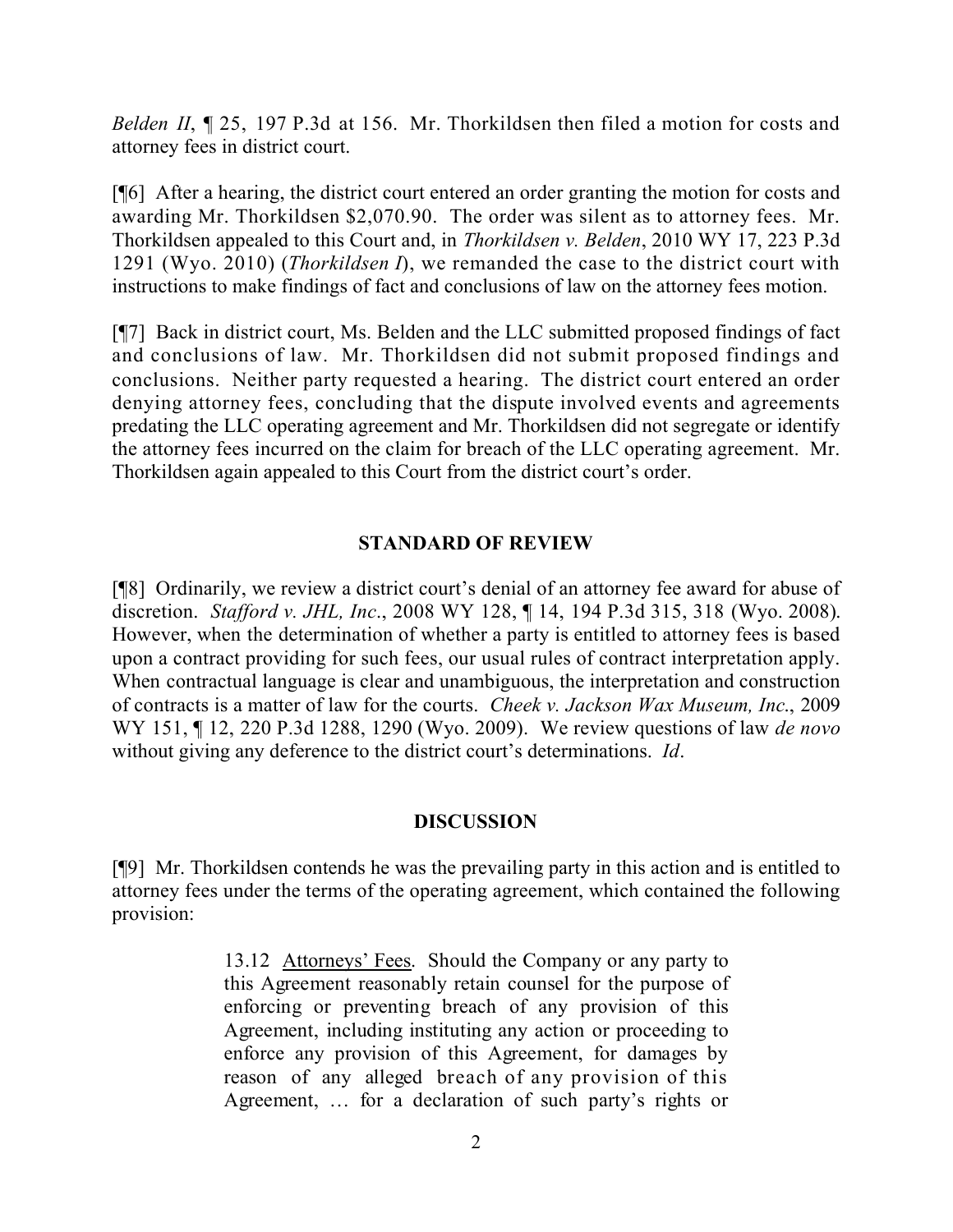obligations under this Agreement, or for any judicial remedy, then, if the matter is settled by judicial determination or arbitration, the prevailing party (whether at trial, on appeal, or arbitration) shall be entitled, in addition to such other relief as may be granted, to be reimbursed by the losing party for all costs and expenses incurred, including reasonable attorneys' fees and costs for services rendered to the prevailing party or parties.

Mr. Thorkildsen asserts the district court misinterpreted this provision when it concluded recovery was limited to fees incurred directly in defending the breach of contract claim and not the other claims. He contends the attorney fee provision is broader, and entitles him to recover his fees because he, a party to the operating agreement, reasonably retained counsel for the purpose of enforcing his right not to be held liable for payment of an LLC debt and to prevent the LLC from wrongfully using the operating agreement to hold him liable.

[¶10] Ms. Belden and the LLC assert the attorney fee provision in the LLC operating agreement does not apply because most of the issues in this case had nothing to do with the operating agreement. They contend Mr. Thorkildsen's claim that he was upholding his rights under the operating agreement or preventing them from violating the agreement is without merit. They assert the district court properly denied attorney fees.

[¶11] Generally, Wyoming subscribes to the American rule regarding recovery of attorney fees, making each party responsible for its own attorney fees, unless an award of fees is permitted by contract or statute. *Garwood v. Garwood*, 2010 WY 91, ¶ 32, 233 P.3d 977, 984 (Wyo. 2010). In the present case, there is a contract permitting the award of attorney fees. The question is whether that provision applies in the context of the district court's judgment. To answer that question we look first to the language of the attorney fee provision. An LLC operating agreement is a contract, which we interpret according to well-established standards of review.

> The primary purpose in interpreting or construing a contract is to determine the intent and understanding of the parties, and our initial inquiry centers on whether the language of the contract is clear and unambiguous. The interpretation and construction of a contract are done by the court as a matter of law. Where an agreement is in writing and the language is clear and unambiguous, the parties' intent is to be secured from the four corners of the contract.

*Lieberman v. Wyoming.com LLC*, 2004 WY 1, ¶ 14, 82 P.3d 274, 281 (Wyo. 2004) (citations omitted).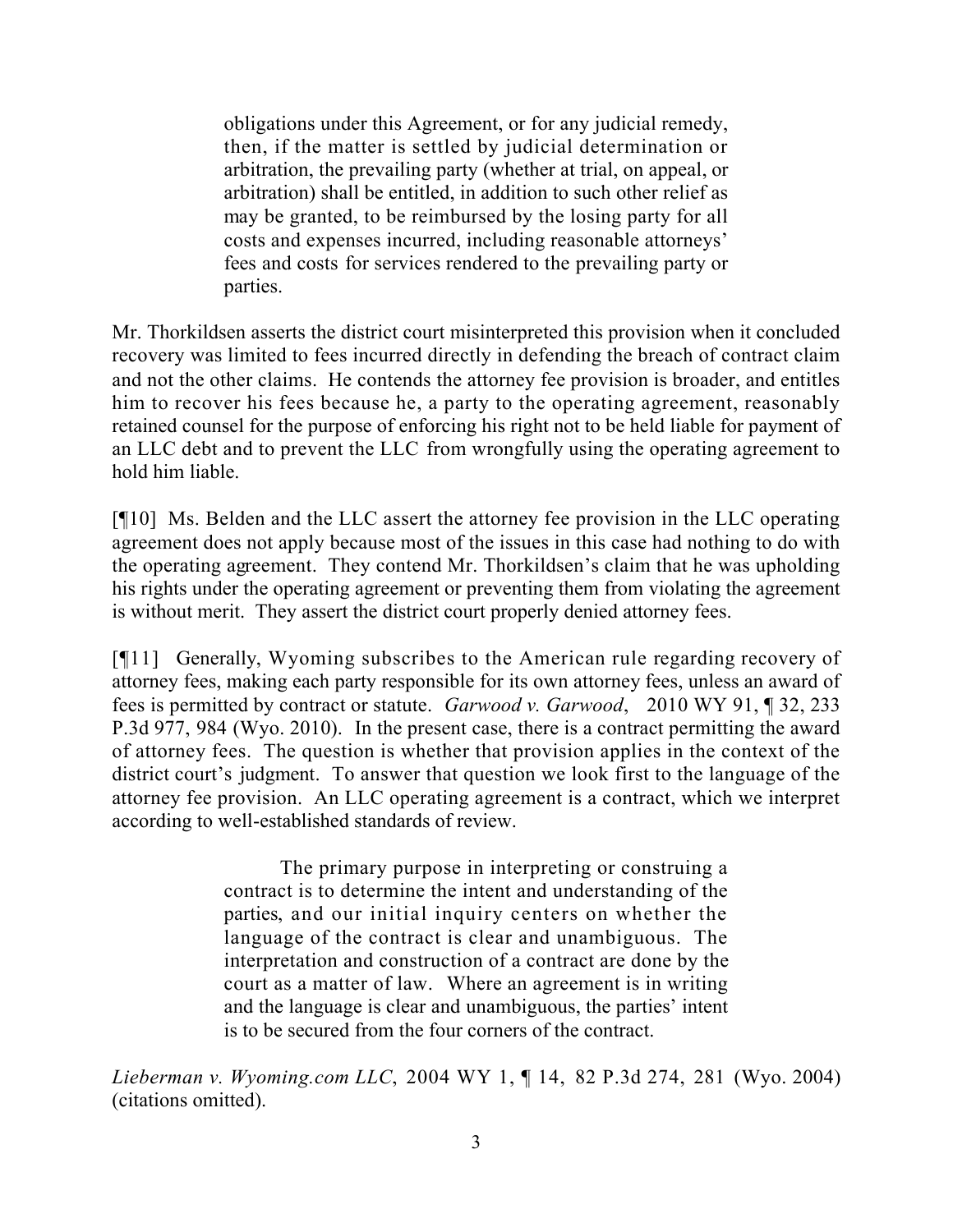[¶12] As reflected in paragraph 9 above, the attorney fee provision states in relevant part that when the LLC or any party to the operating agreement "reasonably retain[s] counsel for the purpose of enforcing or preventing breach of any provision of this agreement . . . then, if the matter is settled by judicial determination . . . , the prevailing party . . . shall be entitled . . . to be reimbursed by the losing party for all costs and expenses incurred, including reasonable attorneys' fees . . . ." Ms. Belden and the LLC retained counsel to enforce or prevent breach of the operating agreement. Specifically, they filed a complaint against Mr. Thorkildsen alleging that he breached the non-competition provision of the agreement by involving himself with a competitive business, interfered with the LLC's business expectancies, breached the fiduciary duty he owed to the LLC as a managing member and failed to pay money he owed to Ms. Belden and the LLC. They also alleged in their complaint that they were entitled to attorney fees and costs under paragraph 13.12 of the operating agreement.

[¶13] Mr. Thorkildsen answered and filed a counterclaim against Ms. Belden and the LLC alleging that their attempt to collect the alleged indebtedness was a breach of the operating agreement provisions defining the rights and obligations of the members and managers. He also alleged that he was entitled to costs and attorney fees for having to enforce and prevent breach of the operating agreement.

[¶14] After a trial, the district court entered a judgment finding there was little or no evidence that Mr. Thorkildsen breached the non-competition provision, intentionally interfered with the LLC's business expectancies or breached his fiduciary duties. The district court further found there was no evidence presented that Mr. Thorkildsen personally undertook to pay either the first or second note. The district court concluded Mr. Thorkildsen was discharged from any obligation on the first note when the LLC paid the balance due in full. The district court concluded Mr. Thorkildsen was not personally liable on the second note because he, like the others, signed it in his capacity as an LLC representative. The district court entered judgment in Mr. Thorkildsen's favor. After Ms. Belden and the LLC appealed the judgment and this Court reversed and remanded the matter, the district court held a hearing and entered a second judgment in Mr. Thorkildsen's favor.

[¶15] As the foregoing discussion reflects, Ms. Belden and the LLC as parties to the operating agreement "reasonably retain[ed] counsel for the purpose of enforcing or preventing breach of . . . [the] agreement . . . , the matter [was] settled by judicial determination . . . , [and Mr. Thorkildsen, as] the prevailing party . . . [is] entitled . . . to be reimbursed by [Ms. Belden and the LLC] for all costs and expenses incurred, including reasonable attorneys' fees . . . ." The language is clear and unambiguous. As a matter of law, Mr. Thorkildsen was entitled to an attorney fee award.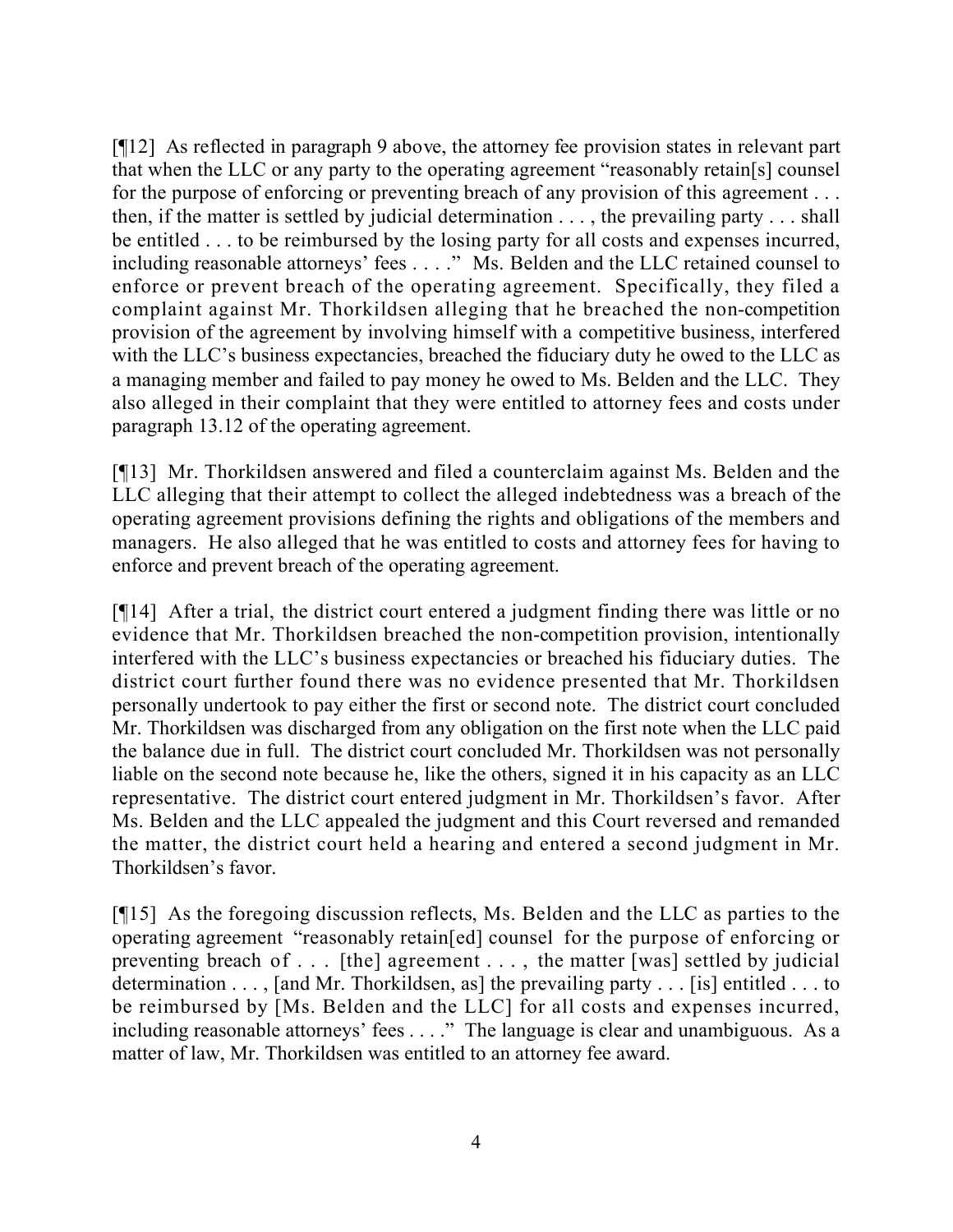[¶16] Despite the clear language of the operating agreement authorizing reimbursement to the prevailing party in an action to enforce or prevent breach of the agreement, Ms. Belden and the LLC argued, and the district court ultimately concluded, that Mr. Thorkildsen was not entitled to such reimbursement. Specifically, Ms. Belden and the LLC argued that Mr. Thorkildsen was not entitled to recover attorney fees incurred in defending any claim other than their claim for breach of the operating agreement. They asserted their breach of contract claim was only one of several claims alleged, much of this case concerned events predating the LLC's existence, and many of the claims did not arise out of or involve the operating agreement but turned on side agreements or other legal theories independent of the operating agreement.

[¶17] In considering these assertions, presented for the first time after two trials and four appeals, it is of some interest that in their complaint Ms. Belden and the LLC asked for an award of attorney fees and cited the operating agreement as support for that request. It is also of interest that their attorney filed an affidavit for legal fees in which he sought over \$25,000 in fees for all of the work done up to that point before trial without segregating his fees by claim, date, party or legal theory. It also is of interest that in two judgments after a trial, an appeal and a hearing, the district court concluded:

> As a party to the Operating Agreement, and as the prevailing party to this litigation, [Mr.] Thorkildsen is entitled to reimbursement for costs and expenses incurred as a result of defending against [the] Complaint.

Consistent with this conclusion, the district court twice ordered Mr. Thorkildsen to submit an affidavit of counsel setting forth the fees, costs and expenses incurred.

[¶18] The rule in Wyoming is that segregation of fees between multiple clients and/or multiple claims is required when it is possible. *Cline v. Rocky Mountain, Inc*., 998 P.2d 946, 952 (Wyo. 2000). To avoid application of this rule, the party seeking a fee award must clearly establish that the claims arose out of the same transaction or were so interrelated that segregation of the resulting attorney fees is not possible. *Id.* In *State Surety Co. v. Lamb Constr. Co.*, 625 P.2d 184 (Wyo. 1981) we addressed the issue of segregation of attorney fees where there were two suits, one between a subcontractor and an owner and another between a general contractor and the owner. We concluded segregation was necessary because counsel for the owner was involved in distinct activities in each suit. In *Forshee v. Delaney*, 2005 WY 103, ¶ 16, 118 P.3d 445, 450 (Wyo. 2005), we found the activities of counsel were not so distinct that counsel for Delaney could divide his activities. We concluded instead that the defense of Forshee's counterclaim was inextricable from pursuing Delaney's claim for breach of contract and payment of the invoices related to that contract.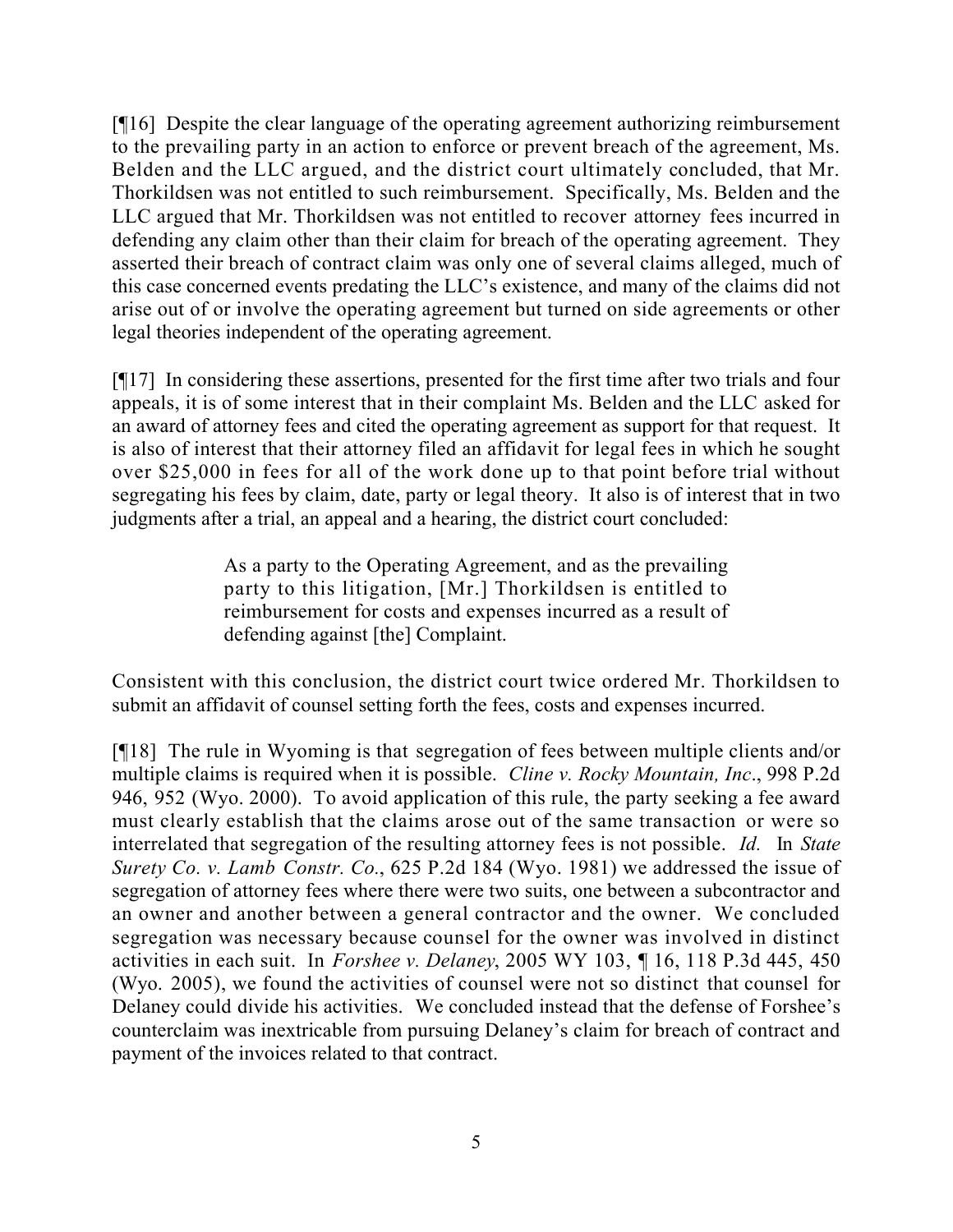[¶19] In *City of Gillette v. Hladky Constr., Inc*., 2008 WY 134, 196 P.3d 184 (Wyo. 2008), we concluded a contractor was not required to segregate time spent pursuing its unsuccessful breach of contract claim from time spent on its successful breach of the implied covenant claim. We said:

> [Contractor]'s breach of the implied covenant claim was inextricably intertwined with its breach of contract claim. We cannot say, and neither could the district court, that counsel was engaged in distinct activities when pursuing one claim or the other. The issue was whether there was a breach--of contract or the implied covenant--and, if so, how much HCI was damaged.

*Id*., ¶ 110, 196 P.3d at 212-13. Finally, in *Ultra Resources, Inc. v. Hartman*, 2010 WY 36, 226 P.3d 889 (Wyo. 2010), we concluded segregation of fees was not required for claims brought under the Wyoming Royalty Payment Act (WRPA) and other common law claims. We said:

> [T]he attorney fees provision of the WRPA is broad and allows for fees to the party who improves his position as a result of the litigation in any proceedings under the act. To the extent that the operator defendants claim that the plaintiffs were only entitled to fees for the discrete WRPA claims, we reject that argument. Many of the claims that the defendants argue should have been segregated were intertwined with the WRPA claims and the breach of contract claim that had to be litigated in order to recover under the WRPA. For example, the plaintiffs' conversion, rescission, slander of title, etc., causes of action were all based upon the underlying issue of whether the NPI continued to burden the leases. Similarly, the breach of the covenant of good faith and fair dealing claim was "inextricably intertwined" with the breach of contract claim, which was the primary claim upon which the entire litigation was based.

# *Id.*, **[157, 226 P.3d at 937**

[¶20] In the present case, after twice ruling that Mr. Thorkildsen was entitled to fees, the district court ultimately concluded that the claim for breach of the operating agreement was resolved when Ms. Belden and the LLC did not appeal its ruling on that issue after trial in 2006. The district court further concluded that much of the case concerned events predating the LLC, many of the claims did not involve the operating agreement and the attorney fee provision did not apply. Because Mr. Thorkildsen did not segregate the fees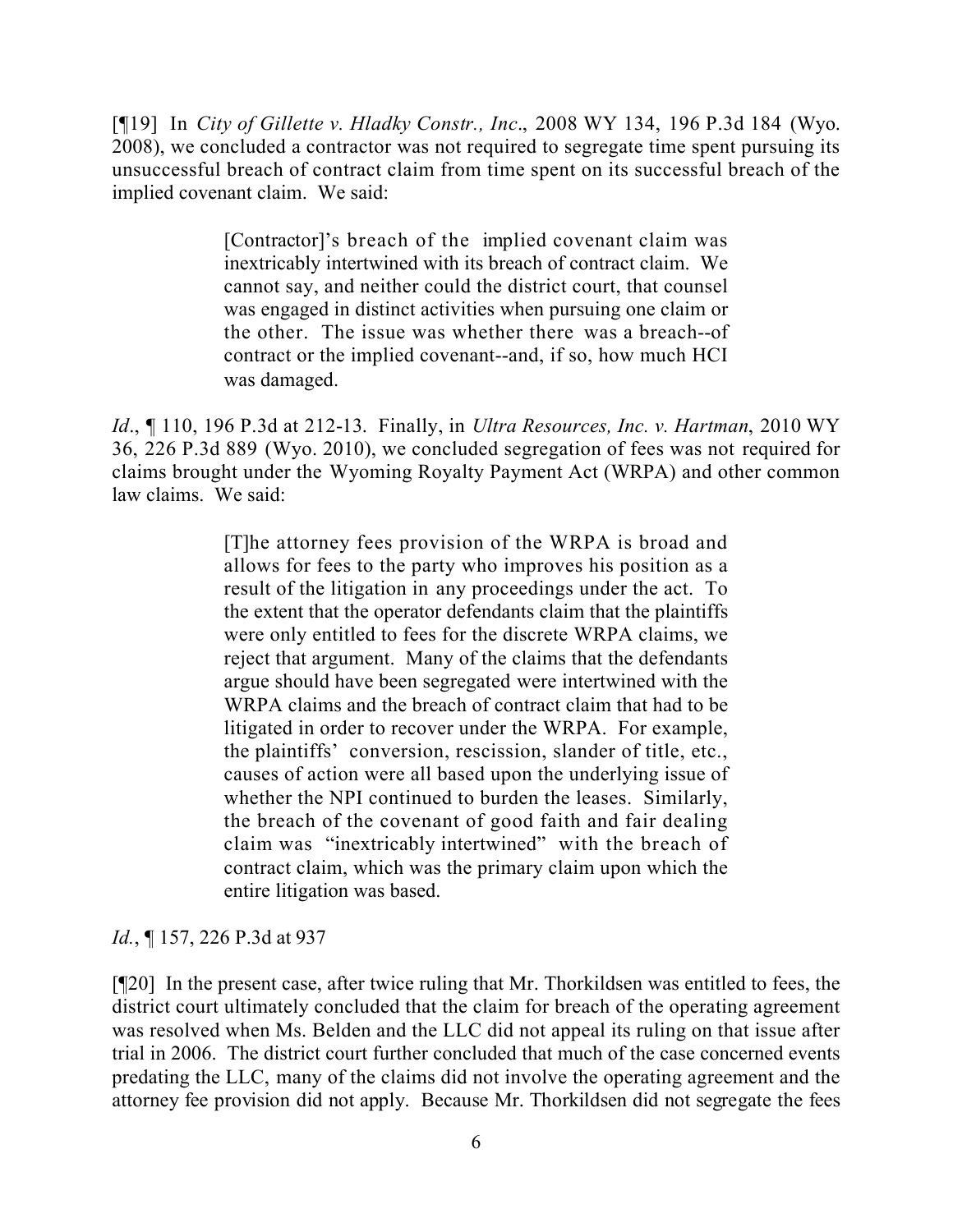incurred in defending the breach of contract claim from those incurred defending against the other claims, the district court concluded he was entitled to no fees.

[¶21] We disagree. Despite the last minute efforts by Ms. Belden and the LLC to broaden the scope of their claims in order to take them outside the parameters of the operating agreement, it is clear that the LLC operating agreement was the basis of this case from the beginning. Four of the five claims alleged in the complaint arose directly out of the LLC operating agreement. The breach of contract claim was based upon the non-compete clause of the operating agreement; the intentional interference claim was likewise based upon Mr. Thorkildsen's duty as a manager of the LLC not to interfere with the LLC's economic relationship with its clients; the breach of fiduciary duty claim was based upon Mr. Thorkildsen's alleged breach of the non-compete clause of the operating agreement while he was still a member of the LLC; the claim for attorney fees and costs was based upon paragraph 13.12 of the operating agreement.

[¶22] The only claim arguably not based upon the operating agreement was the claim for money owed to the LLC and Ms. Belden on the note the LLC assumed at the time the company was formed. Once Mr. Thorkildsen filed his answer, alleging that he had no personal liability for the debt, and his counterclaim, alleging the efforts to collect the debt from him breached the operating agreement, the claim for money owed became inextricably intertwined with the operating agreement. Mr. Thorkildsen's liability for the debt could not be determined without reference to the operating agreement provisions precluding the imposition of personal liability on members or managers for LLC debts. Segregation of his counsel's fees for time spent defending against the claims brought by Ms. Belden and the LLC was not required.

[¶23] Ordinarily, a determination by this Court that a party is entitled to attorney fees in accordance with the terms of a written agreement would require remand to the district court for determination of the fee amount. This, however, is not an ordinary case. What began in 2004 with the filing of Ms. Belden's and the LLC's complaint evolved into an unnecessarily complicated and protracted legal battle. We are disinclined to send this back yet again for the district court to resolve. Compare *Lieberman*, ¶ 48, 208 P.3d at 1310, in which this Court declined to remand for determination of damages after reversing the district court's judgment on liability.

[¶24] The factors to be considered in awarding fees are set forth in Wyo. Stat. Ann. § 1- 14-126(b) (LexisNexis 2009):

> (b) In civil actions for which an award of attorney's fees is authorized, the court in its discretion may award reasonable attorney's fees to the prevailing party without requiring expert testimony. In exercising its discretion the court may consider the following factors: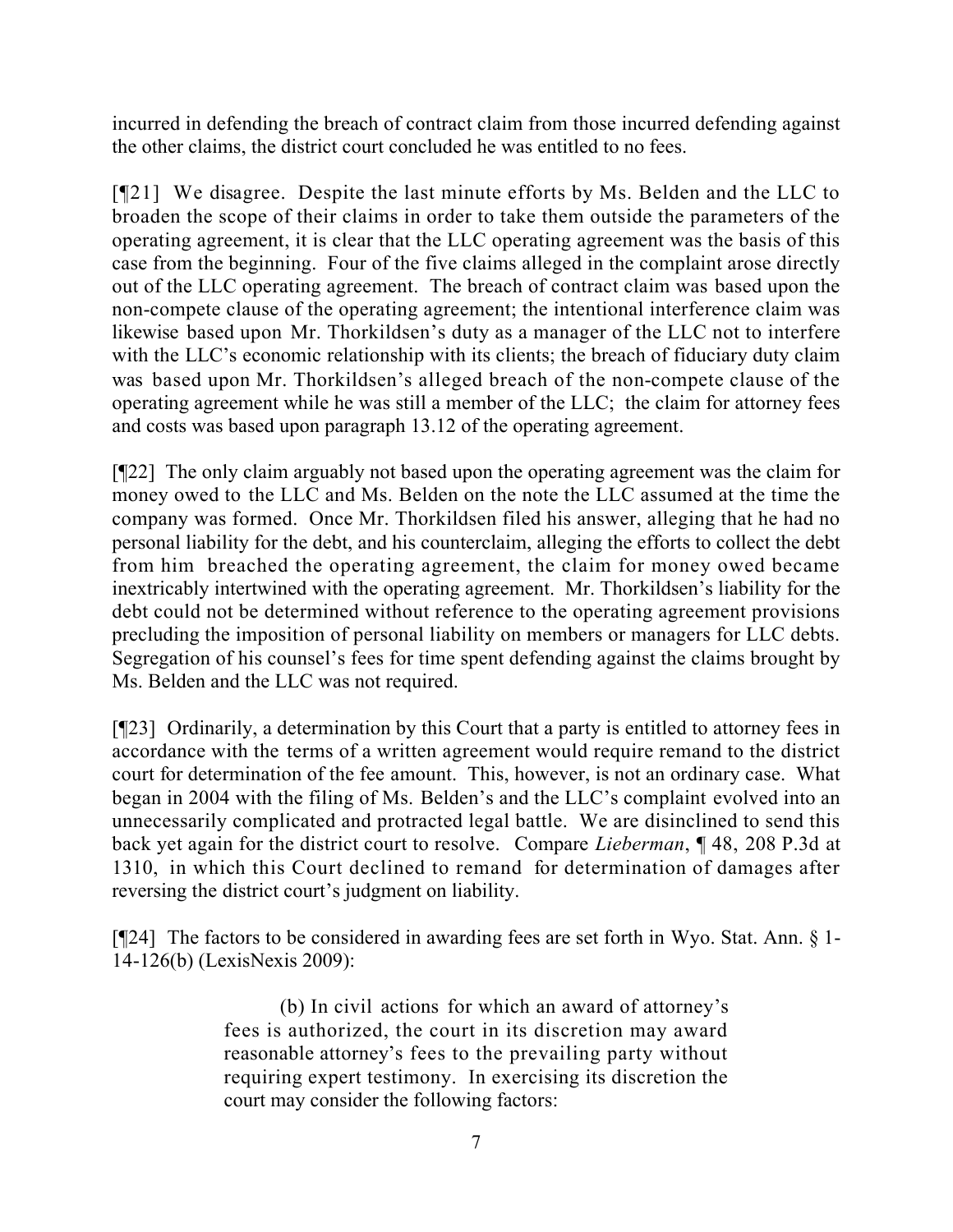(i) The time and labor required, the novelty and difficulty of the questions involved, and the skill requisite to perform the legal service properly;

 (ii) The likelihood that the acceptance of the particular employment precluded other employment by the lawyer;

 (iii) The fee customarily charged in the locality for similar legal services;

(iv) The amount involved and the results obtained;

 (v) The time limitations imposed by the client or by the circumstances;

 (vi) The nature and length of the professional relationship with the client;

 (vii) The experience, reputation and ability of the lawyer or lawyers performing the services; and

(viii) Whether the fee is fixed or contingent.

[¶25] Mr. Thorkildsen's attorney fee request included the affidavit of counsel, which contained six pages itemizing the time he spent in representing his client between May of 2002, when the dispute arose, and June of 2008, when he appeared before this Court. It does not include the time spent preparing for and appearing at the two subsequent district court hearings, one in which the court awarded costs and no fees, and a second in which the district court denied the motion for fees. It also does not include the time counsel spent preparing and appearing for argument in this Court in two subsequent appeals. Although Ms. Belden and the LLC complain the fee is unreasonable because it includes travel time charged at counsel's usual hourly rate for the first two appeals and more time for research and brief writing than their counsel spent on those activities, we conclude any excess is more than balanced out by the time spent on later proceedings that is not included in Mr. Thorkildsen's counsel's billing statement. We also note that Ms. Belden and the LLC supported their claim that the fees were unreasonable not with the affidavit of an uninvolved third party but only with their own attorney's self-serving affidavit. Finally, it is worth repeating that Ms. Belden's and the LLC's attorney sought fees in the amount of \$25,000 even before this matter went to trial or was appealed. By comparison, Mr. Thorkildsen's counsel's request for \$77,470.00 after a trial, three evidentiary hearings and four appeals seems reasonable.

[¶26] Litigation must come to an end. After four district court proceedings, the retirement of the district judge who presided over those proceedings and four appeals, it is time for this matter to come to an end. While it is true that when this Court reverses a ruling on an issue of law, we typically remand the matter for a factual determination by the district court, this case is anything but typical. W.R.C.P. 1 provides that the rules of civil procedure, which govern procedure in all courts of record in Wyoming, "shall be construed and administered to secure the just, speedy, and inexpensive determination of